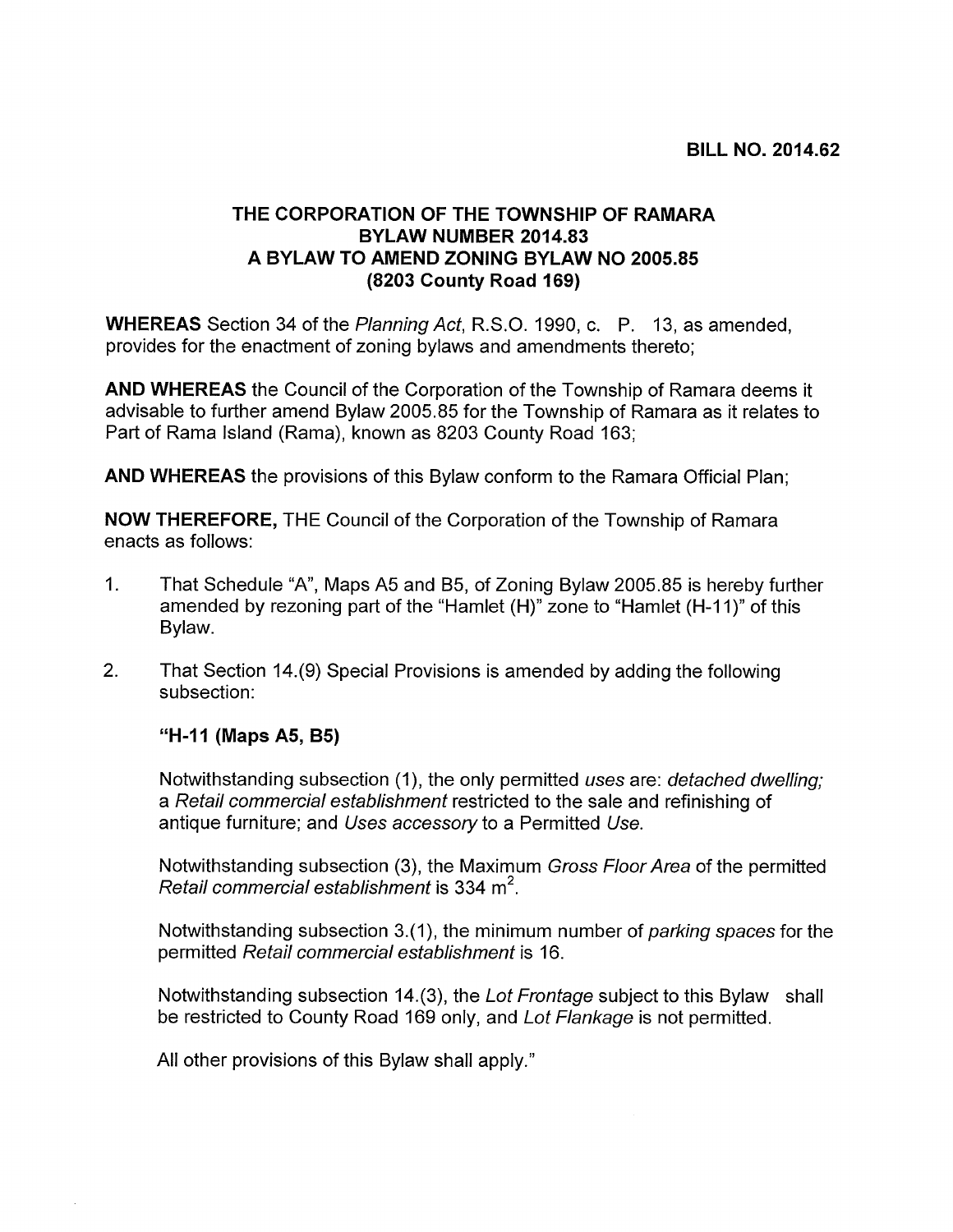- 3. That Schedule "A", Maps A5 and B5 attached, does and shall form part of this Bylaw.
- 4. That this Bylaw shall come into force and take effect on the date of passing thereto, subject to the provisions of section 34 of the Planning Act, as amended.

BYLAW READ A FIRST, SECOND AND THIRD TIME AND PASSED THIS 10th DAY OF NOVEMBER, 2014.

Build Duelby

<u>Innice MEL nivon</u><br>Janice E. McKinnon, Clerk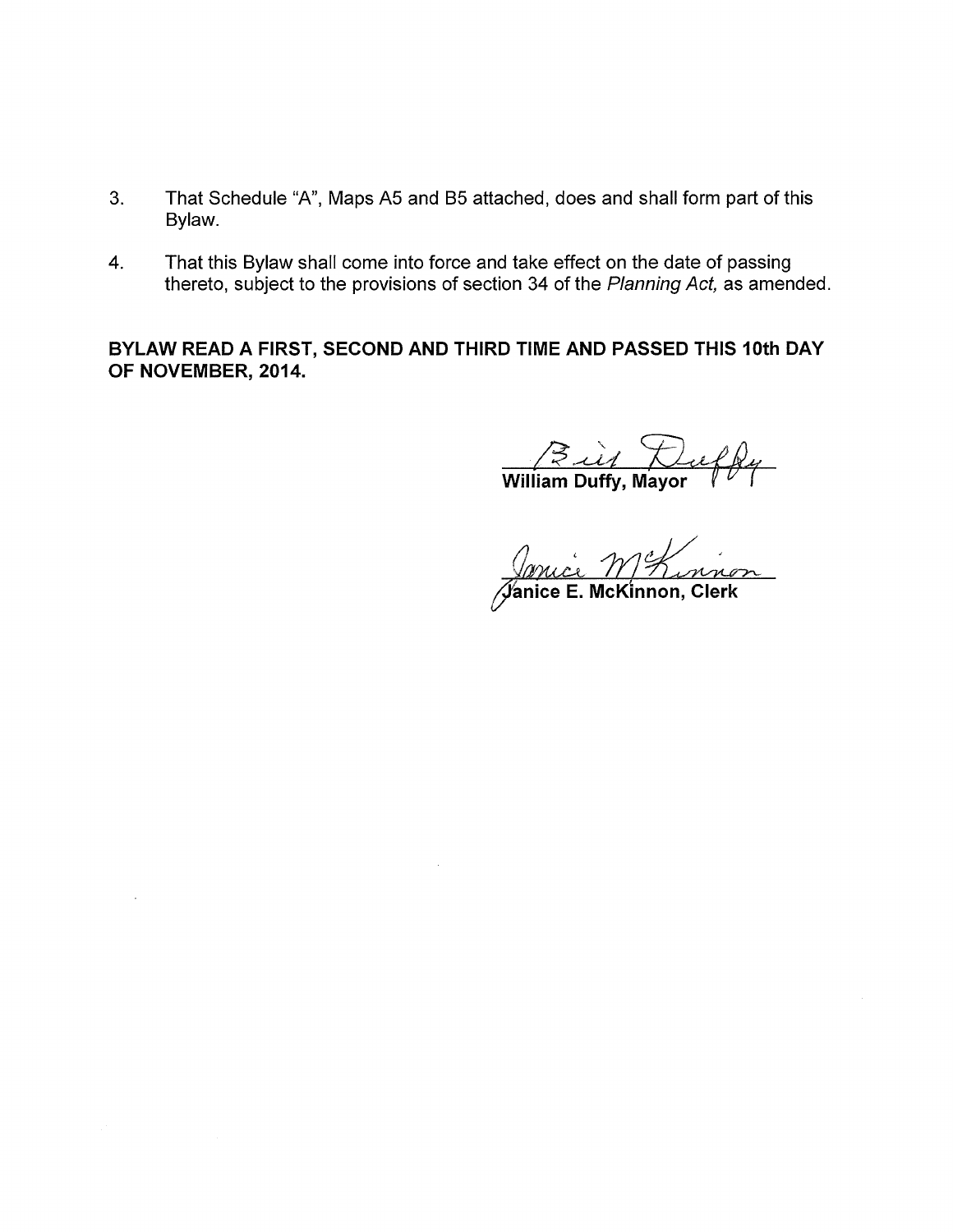